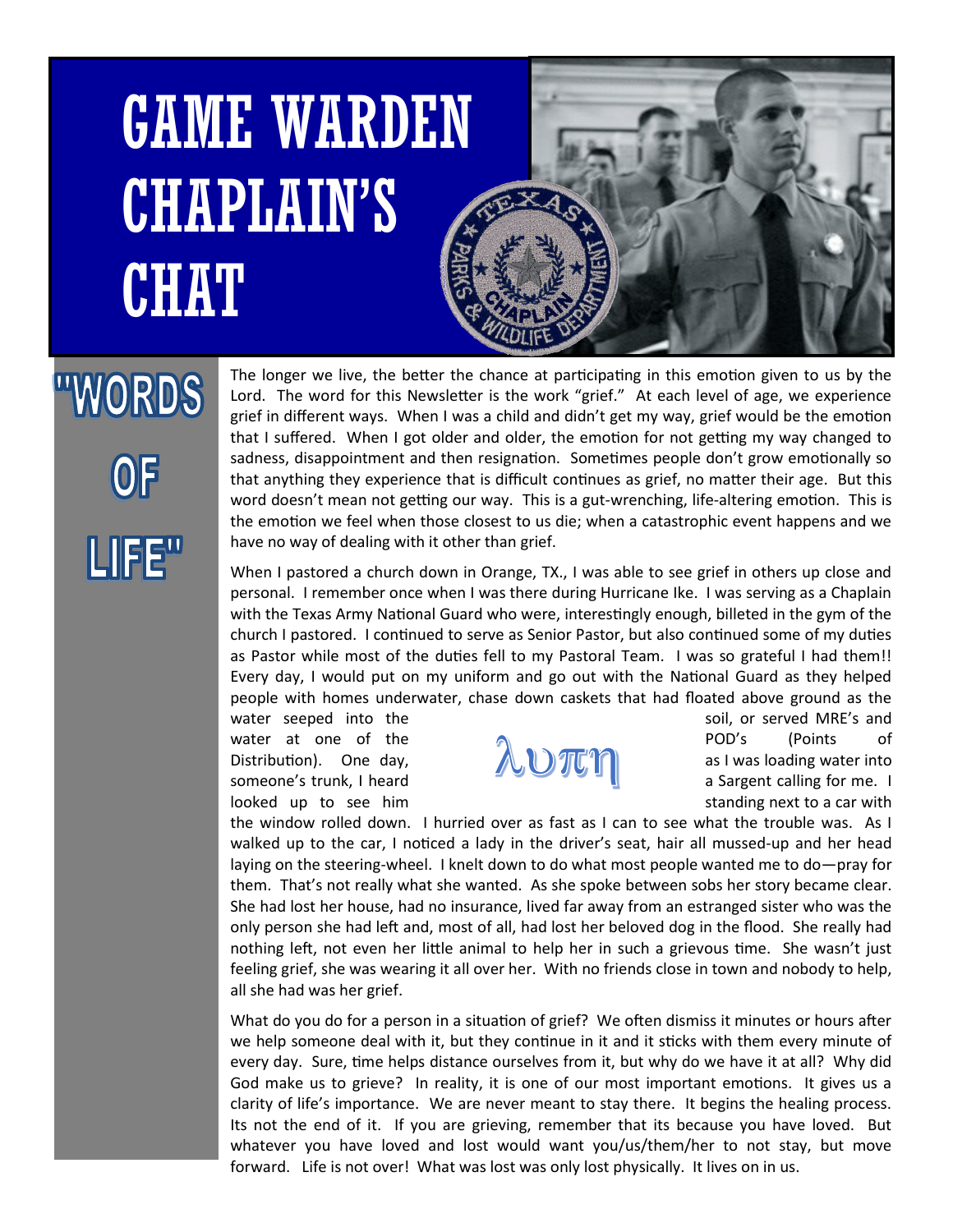

Bob Pierce had advanced **V** leukemia, but he went to visit a colleague in Indonesia before he died. As they were walking

through a small village, they came upon a young girl lying on a bamboo mat next to a river. She was dying of cancer and had only a short time to live. Bob was indignant. He demanded to know why she wasn't in a clinic. But his friend explained that she was from the jungle and wished to spend her last days next to the river, where it was cool and familiar. As Bob gazed at her, he felt such compassion that he got down on his

knees in the mud, took her hand, and began stroking it. Although she didn't understand him, he prayed for her. Afterward she looked up and said something. "What did she say?"



## **I'll Always be There for You!**

Bob asked his friend. His friend replied, "She said 'If I could only sleep again, if I could only sleep again.'" It seemed that her pain was too great to allow her the relief of rest. Bob began to weep. Then he reached into his pocket and took out his

> own sleeping pills, the ones his doctor had given him because the pain from his leukemia was too great for him to sleep at night. He handed the bottle to his friend. "You make sure this young lady gets a good night's sleep," he said, "as long as these pills last." Bob was ten days away from where he could get his prescription refilled. That meant ten painful and restless nights. That day his servant hood cost him greatly. But even in the midst of his

suffering, God had infused a supernatural sense of satisfaction that he had done the right thing. Doing the right thing sometimes hurts. *Lee Strobel, God's Outrageous Claims, 95*

It's a fascinating story that comes out of the 1989 earthquake which almost flattened Armenia. This deadly tremor killed over 30,000 people in less than four minutes. In the midst of all the confusion of the earthquake, a father rushed to his son's school. When he arrived there he discovered the building was flat as a pancake.

Standing there looking at what was left of the school, the father remembered a promise he made to his son, "No matter what, I'll always be there for you!" Tears began to fill his eyes. It looked like a hopeless situation, but he could not take his mind off his promise.

Remembering that his son's classroom was in the back right corner of the building, the father rushed there and started digging through the rubble. As he was digging other grieving parents arrived, clutching their hearts, saying: "My son! My daughter!" They tried to pull him off of what was left of the school saying: "It's too late!" "They're dead!" "You can't help!" "Go home!" Even a police officer and a fire-fighter told him he should go home. To everyone who tried to stop him he said, "Are you going to help me now?" They did not answer him and he continued digging for his son stone by stone.

He needed to know for himself: This man dug for eight hours and then twelve and then twenty-four and then thirty-six. Finally in the thirty-eighth hour, as he pulled back a boulder, he heard his son's voice. He screamed his son's name, "ARMAND!" and a



voice answered him, "Dad? It's me Dad!" Then the boy added these priceless words, "I told the other kids not to worry. I told 'em that if you were alive, you'd save me and when you saved me, they'd be saved. You promised that Dad. 'No matter what,' you said, 'I'll always be there for you!' And here you are Dad. You kept your promise!"

The news today seems to, sarcastically, imply that all fathers are disengaged. To be sure, too many fathers are. But, family counselors have seen a great uptick in how many fathers have started to become more and more engaged. Its harder, for some reason, for fathers to be as engaged as mothers. They have certainly shamed fathers over the years. However, the mothers have been a great example to fathers, lately, as they have followed mothers' examples. Remember, fa-

thers, you are the ones who will give your children a picture of their Father in Heaven and His love for them. Don't let them down. No matter what kind of trouble they are in, dig through the rubble and find them. They are counting on you!